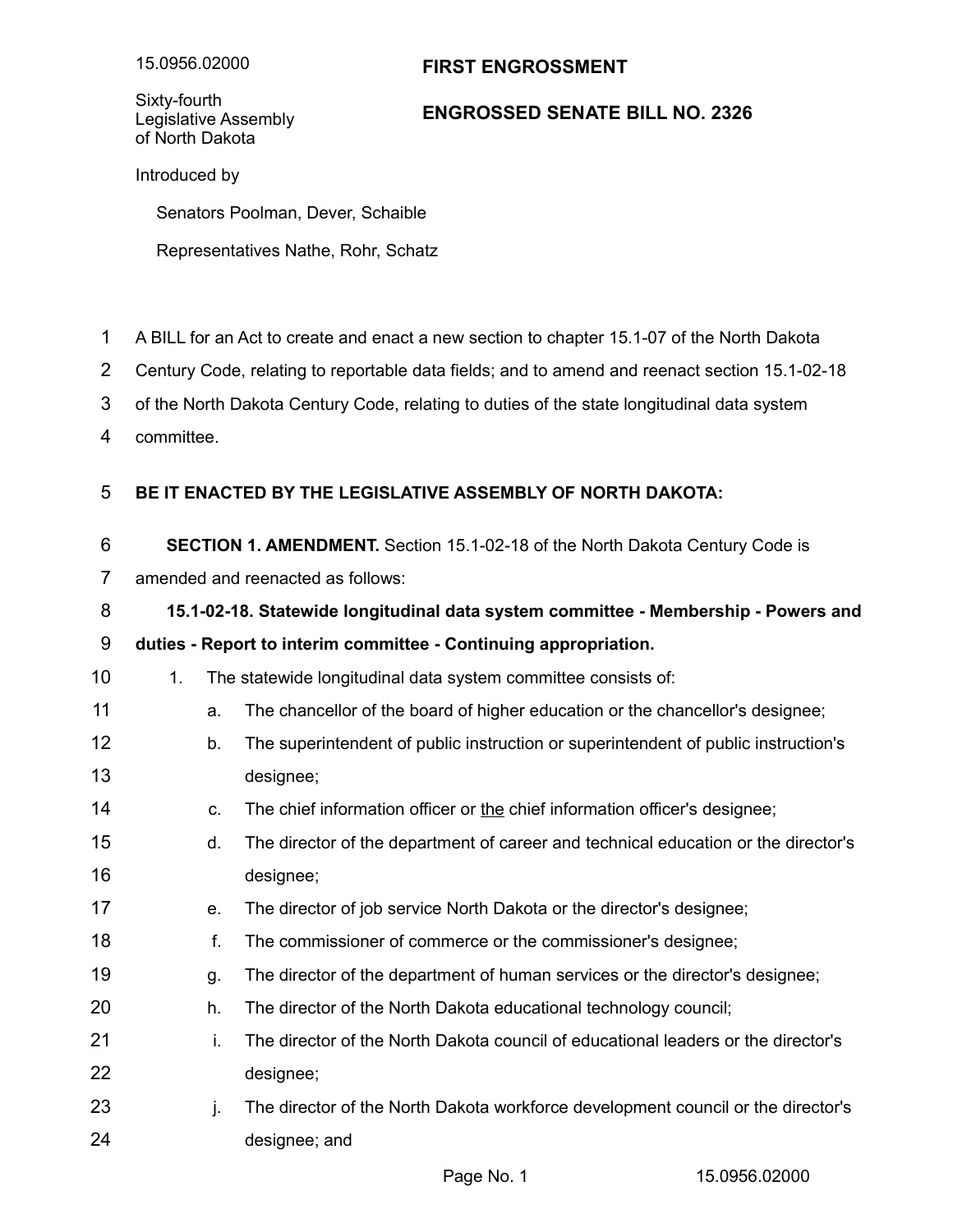Sixty-fourth Legislative Assembly

| 1              |    | k.                                                                                      | Two members of the legislative assembly appointed by the chairman of the                 |  |  |
|----------------|----|-----------------------------------------------------------------------------------------|------------------------------------------------------------------------------------------|--|--|
| $\overline{2}$ |    |                                                                                         | legislative management.                                                                  |  |  |
| 3              | 2. |                                                                                         | The governor shall appointdesignate the chairman of the committee.                       |  |  |
| 4              | 3. |                                                                                         | The committee may appoint additional committees towork groups and task forces to         |  |  |
| 5              |    |                                                                                         | serve the committee in an advisory capacity.                                             |  |  |
| 6              | 4. |                                                                                         | The committee shall manage a statewide longitudinal data system that:                    |  |  |
| 7              |    | a.                                                                                      | Provides for the dissemination of management information to stakeholders and             |  |  |
| 8              |    |                                                                                         | partners of state education, training, and employment systems; and                       |  |  |
| 9              |    | b.                                                                                      | Uses data from educational and workforce systems as central sources of                   |  |  |
| 10             |    |                                                                                         | statewide longitudinal data.                                                             |  |  |
| 11             | 5. |                                                                                         | The committee shall set policy and adopt rules relating to access to and the collection, |  |  |
| 12             |    |                                                                                         | storage, and sharing of information and the systems necessary to perform those           |  |  |
| 13             |    |                                                                                         | functions, subject to applicable federal and state privacy laws and interagency          |  |  |
| 14             |    | agreements and restrictions relating to confidential information required to conform to |                                                                                          |  |  |
| 15             |    |                                                                                         | applicable federal and state privacy laws. The committee shall provide operational       |  |  |
| 16             |    |                                                                                         | oversight for information sharing activities and make recommendations for and provide    |  |  |
| 17             |    |                                                                                         | oversight of information sharing budgets.                                                |  |  |
| 18             | 6. |                                                                                         | The committee, in consultation with the information technology department, shall:        |  |  |
| 19             |    | a.                                                                                      | Establish the terms and conditions under which a person may be authorized to             |  |  |
| 20             |    |                                                                                         | access data through the statewide longitudinal data system;                              |  |  |
| 21             |    | <u>b.</u>                                                                               | Direct that all statewide longitudinal data system administrators implement              |  |  |
| 22             |    |                                                                                         | approved data protection practices to ensure the security of electronic and              |  |  |
| 23             |    |                                                                                         | physical data, provided that the practices include requirements for encryption and       |  |  |
| 24             |    |                                                                                         | staff training;                                                                          |  |  |
| 25             |    | <u>C.</u>                                                                               | Provide for biennial privacy and security audits of the statewide longitudinal data      |  |  |
| 26             |    |                                                                                         | system;                                                                                  |  |  |
| 27             |    | <u>d.</u>                                                                               | <b>Establish protocols, including procedures, for the notification of students and</b>   |  |  |
| 28             |    |                                                                                         | parents, in the event of a data breach involving the statewide longitudinal data         |  |  |
| 29             |    |                                                                                         | system;                                                                                  |  |  |